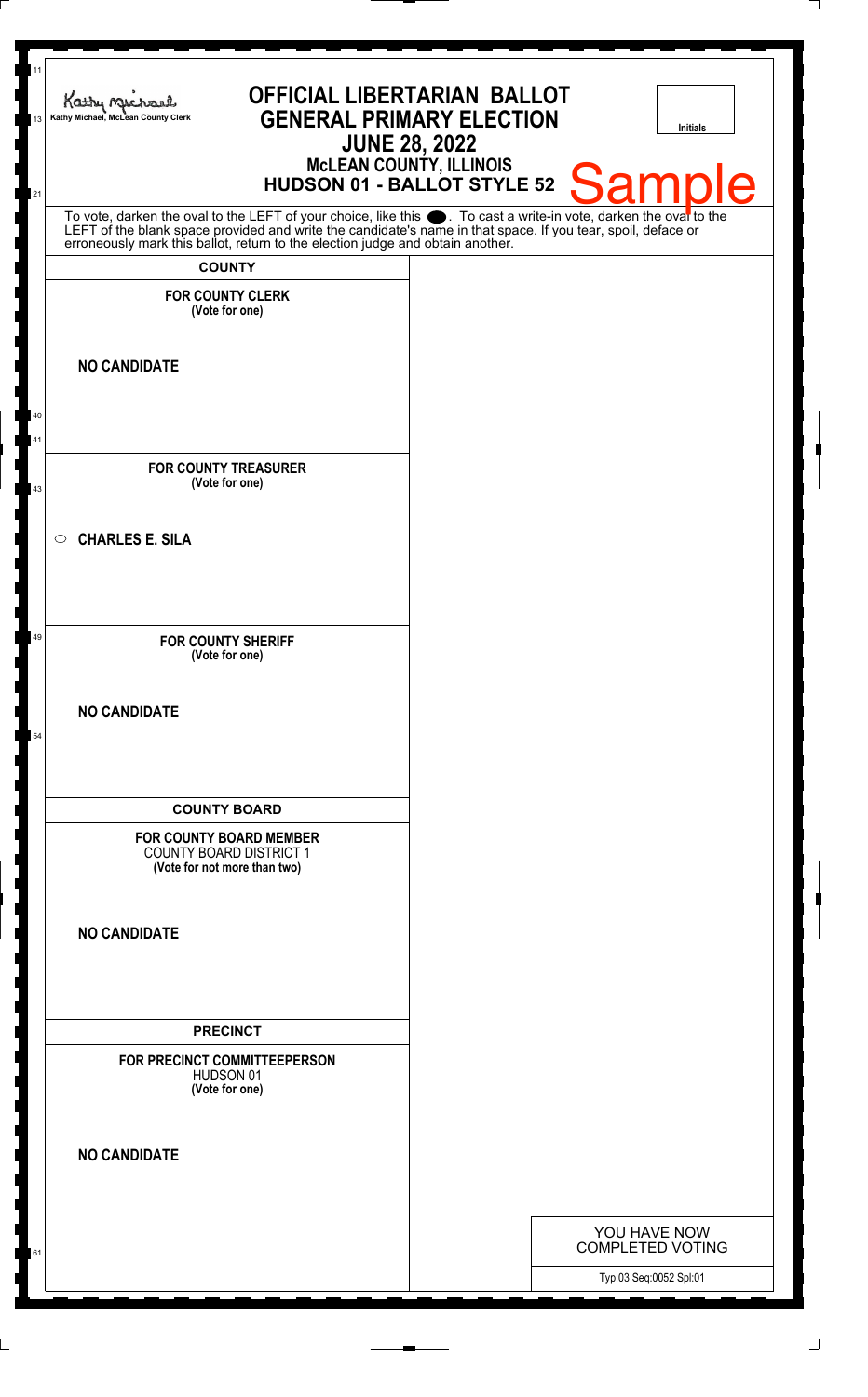| 11<br>13 | <b>OFFICIAL LIBERTARIAN BALLOT</b><br>Kathy Myre<br><b>GENERAL PRIMARY ELECTION</b><br>Kathy Michael, McLean County Clerk<br><b>JUNE 28, 2022</b><br>McLEAN COUNTY, ILLINOIS<br>HUDSON 01 - BALLOT STYLE 53                          |  | <b>Initials</b><br>Sample               |
|----------|--------------------------------------------------------------------------------------------------------------------------------------------------------------------------------------------------------------------------------------|--|-----------------------------------------|
| 21       | To vote, darken the oval to the LEFT of your choice, like this $\bullet$ . To cast a write-in vote, darken the oval to the LEFT of the blank space provided and write the candidate's name in that space. If you tear, spoil, deface |  |                                         |
|          | erroneously mark this ballot, return to the election judge and obtain another.<br><b>COUNTY</b>                                                                                                                                      |  |                                         |
|          | <b>FOR COUNTY CLERK</b>                                                                                                                                                                                                              |  |                                         |
|          | (Vote for one)                                                                                                                                                                                                                       |  |                                         |
|          | <b>NO CANDIDATE</b>                                                                                                                                                                                                                  |  |                                         |
| 40       |                                                                                                                                                                                                                                      |  |                                         |
| 41       |                                                                                                                                                                                                                                      |  |                                         |
|          | <b>FOR COUNTY TREASURER</b><br>(Vote for one)                                                                                                                                                                                        |  |                                         |
| 44<br>45 | <b>CHARLES E. SILA</b><br>$\circ$                                                                                                                                                                                                    |  |                                         |
|          |                                                                                                                                                                                                                                      |  |                                         |
|          |                                                                                                                                                                                                                                      |  |                                         |
| 51       | <b>FOR COUNTY SHERIFF</b><br>(Vote for one)                                                                                                                                                                                          |  |                                         |
|          | <b>NO CANDIDATE</b>                                                                                                                                                                                                                  |  |                                         |
|          |                                                                                                                                                                                                                                      |  |                                         |
|          |                                                                                                                                                                                                                                      |  |                                         |
|          | <b>COUNTY BOARD</b>                                                                                                                                                                                                                  |  |                                         |
|          | <b>FOR COUNTY BOARD MEMBER</b><br><b>COUNTY BOARD DISTRICT 1</b><br>(Vote for not more than two)                                                                                                                                     |  |                                         |
|          |                                                                                                                                                                                                                                      |  |                                         |
|          | <b>NO CANDIDATE</b>                                                                                                                                                                                                                  |  |                                         |
|          |                                                                                                                                                                                                                                      |  |                                         |
|          |                                                                                                                                                                                                                                      |  |                                         |
|          | <b>PRECINCT</b><br>FOR PRECINCT COMMITTEEPERSON                                                                                                                                                                                      |  |                                         |
|          | HUDSON 01<br>(Vote for one)                                                                                                                                                                                                          |  |                                         |
|          |                                                                                                                                                                                                                                      |  |                                         |
|          | <b>NO CANDIDATE</b>                                                                                                                                                                                                                  |  |                                         |
|          |                                                                                                                                                                                                                                      |  |                                         |
|          |                                                                                                                                                                                                                                      |  | YOU HAVE NOW<br><b>COMPLETED VOTING</b> |
| 0 I      |                                                                                                                                                                                                                                      |  | Typ:03 Seq:0053 Spl:01                  |
|          |                                                                                                                                                                                                                                      |  |                                         |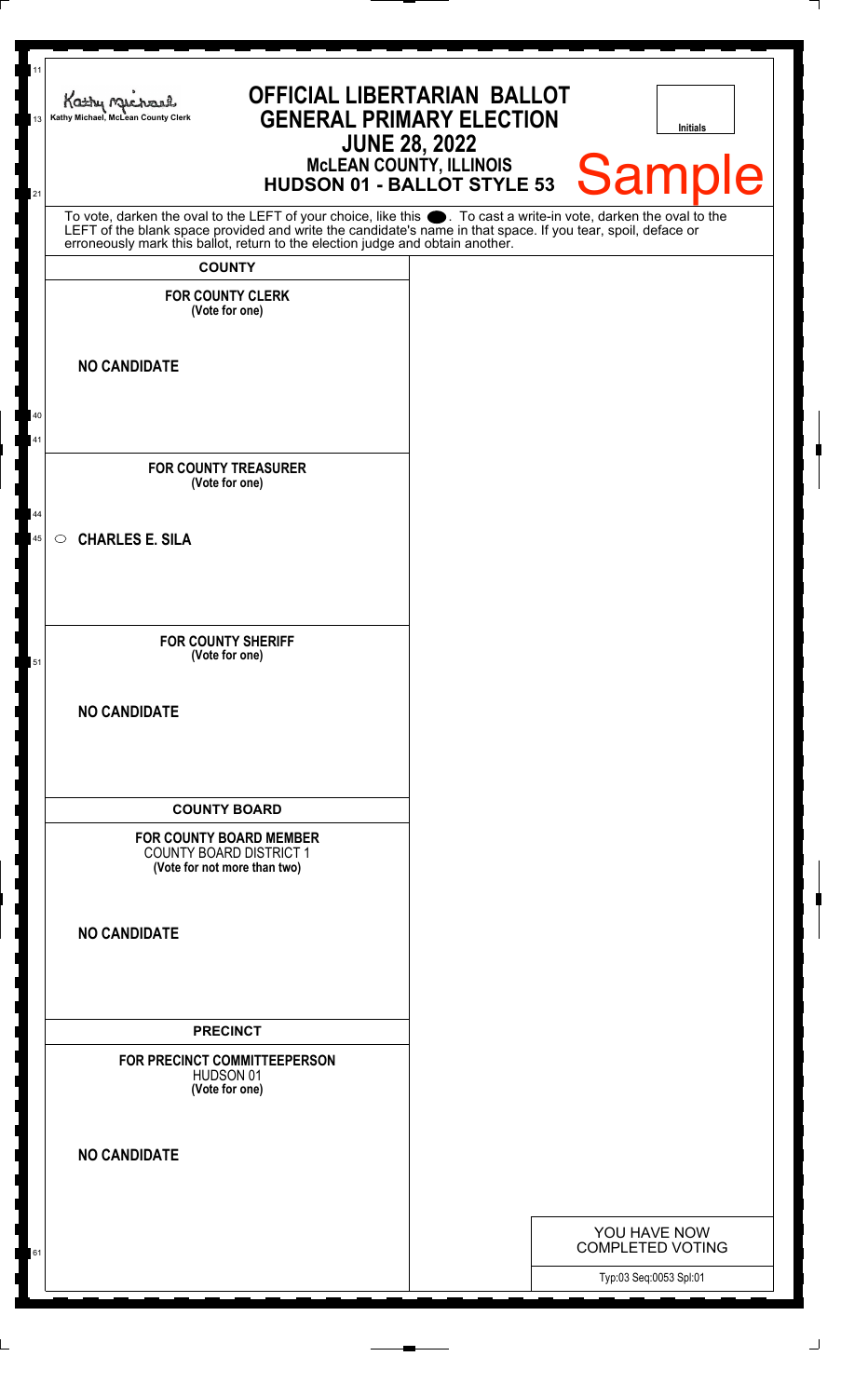| Kathy nuchard<br>Kathy Michael, McLean County Clerk                                                                                                                                                                           | <b>OFFICIAL LIBERTARIAN BALLOT</b> | <b>GENERAL PRIMARY ELECTION</b><br><b>JUNE 28, 2022</b><br><b>MCLEAN COUNTY, ILLINOIS</b><br><b>HUDSON 01 - BALLOT STYLE 54</b> |                                         | <b>Initials</b> |
|-------------------------------------------------------------------------------------------------------------------------------------------------------------------------------------------------------------------------------|------------------------------------|---------------------------------------------------------------------------------------------------------------------------------|-----------------------------------------|-----------------|
| To vote, darken the oval to the LEFT of your choice, like this . To cast a write-in vote, darken the oval to the LEFT of the blank space provided and write the candidate's name in that space. If you tear, spoil, deface or |                                    |                                                                                                                                 |                                         |                 |
| <b>COUNTY</b>                                                                                                                                                                                                                 |                                    |                                                                                                                                 |                                         |                 |
| <b>FOR COUNTY CLERK</b><br>(Vote for one)                                                                                                                                                                                     |                                    |                                                                                                                                 |                                         |                 |
| <b>NO CANDIDATE</b>                                                                                                                                                                                                           |                                    |                                                                                                                                 |                                         |                 |
| <b>FOR COUNTY TREASURER</b><br>(Vote for one)                                                                                                                                                                                 |                                    |                                                                                                                                 |                                         |                 |
| <b>CHARLES E. SILA</b><br>$\circ$                                                                                                                                                                                             |                                    |                                                                                                                                 |                                         |                 |
| <b>FOR COUNTY SHERIFF</b><br>(Vote for one)                                                                                                                                                                                   |                                    |                                                                                                                                 |                                         |                 |
| <b>NO CANDIDATE</b>                                                                                                                                                                                                           |                                    |                                                                                                                                 |                                         |                 |
| <b>COUNTY BOARD</b>                                                                                                                                                                                                           |                                    |                                                                                                                                 |                                         |                 |
| <b>FOR COUNTY BOARD MEMBER</b><br><b>COUNTY BOARD DISTRICT 1</b><br>(Vote for not more than two)                                                                                                                              |                                    |                                                                                                                                 |                                         |                 |
| <b>NO CANDIDATE</b>                                                                                                                                                                                                           |                                    |                                                                                                                                 |                                         |                 |
| <b>PRECINCT</b>                                                                                                                                                                                                               |                                    |                                                                                                                                 |                                         |                 |
| FOR PRECINCT COMMITTEEPERSON<br>HUDSON 01<br>(Vote for one)                                                                                                                                                                   |                                    |                                                                                                                                 |                                         |                 |
| <b>NO CANDIDATE</b>                                                                                                                                                                                                           |                                    |                                                                                                                                 |                                         |                 |
|                                                                                                                                                                                                                               |                                    |                                                                                                                                 | YOU HAVE NOW<br><b>COMPLETED VOTING</b> |                 |
|                                                                                                                                                                                                                               |                                    |                                                                                                                                 | Typ:03 Seq:0054 Spl:01                  |                 |

⅂